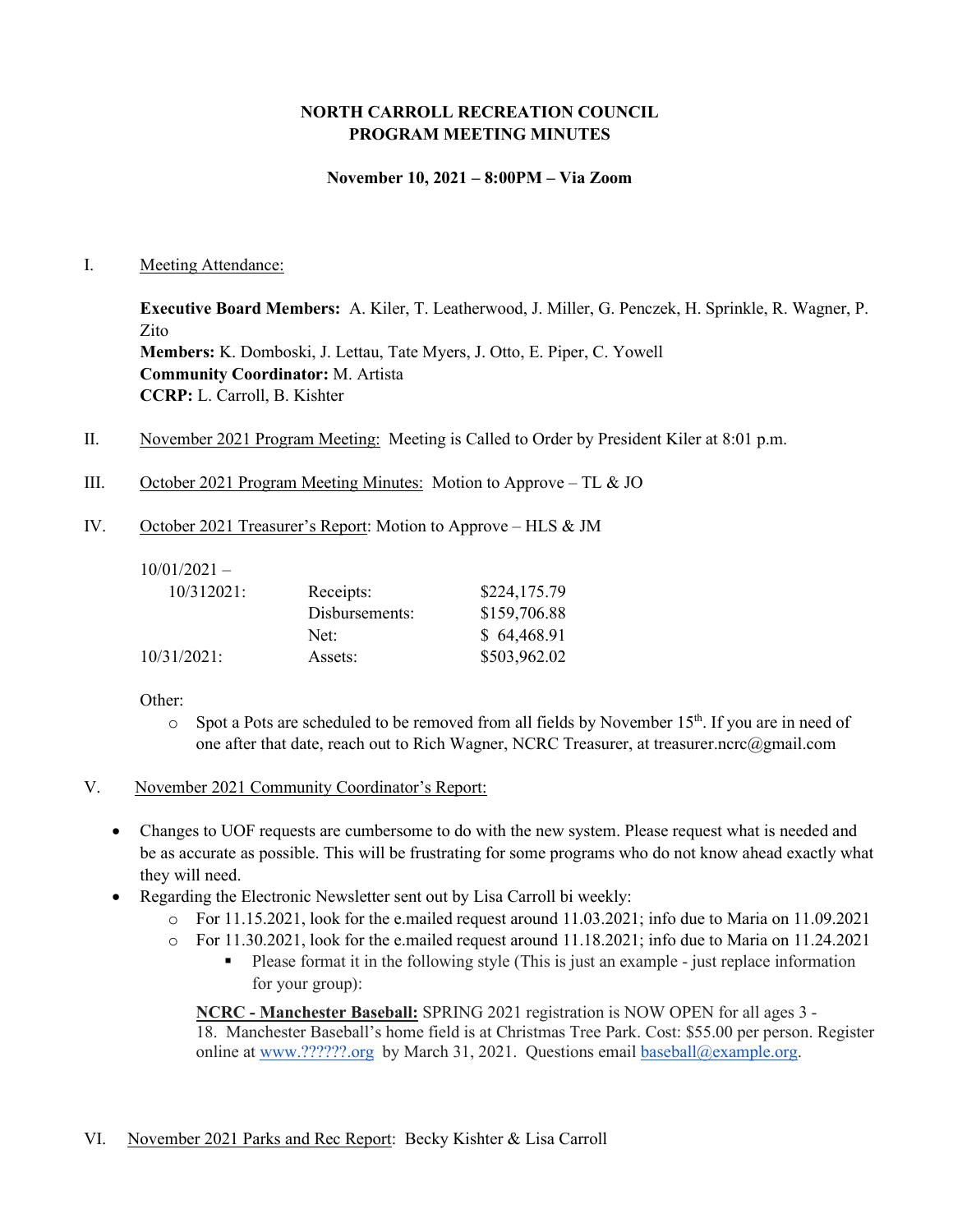#### From Beck Kishter:

- FoCRP meeting follow-up, re: background recovery fee: voted to remain as is  $(\frac{1}{3})$  per registrants).
- Updated Good Sportsmanship Policy/Code of Conduct approved all current participants, coaches, and parents have until December 15 to review, sign and return the form to their respective Rec Council program administrator.
- Please forward any policies regarding disciplinary actions or grievance policies at the Council level to John Neubert.
- If a program would like permission to put a hard copy flyer into a school, it can be done at the program's printing cost. All flyers must be approved the Department (Lisa/Becky) prior to print/distribution and may only be distributed via their home school. Fliers cannot be sent home in backpacks.
- Inclement Weather it's that time of year again ... "When Carroll County schools are closed or dismiss early due to weather or other emergency conditions, all Carroll County Recreation & Parks programs/activities are canceled for that day. For weekend/non-school days, once the Snow Emergency Plan (SEP) is in effect for Carroll County, no Recreation & Parks programs or activities will take place that day. If the SEP is in effect at 8pm the evening prior to a non-school day all programs and activities are canceled for the following day. Should the SEP be lifted anytime during the canceled day, all programs and activities will remain canceled. To check the status of the Snow Emergency Plan, visit the state weather website (listings are by County) at:

www.chart.state.md.us/Storminfo/snow\_emergency\_plans.asp. It's a good idea to place the above statement on the front of your webpage.

o Additional details: Hello Recreation Councils, This email is a reminder regarding inclement weather and closing of facilities and cancellations of programs/activities. Please distribute to all programs and review it at your next council meeting. Please contact your community coordinator or staff liaison with any questions. Please note that the Superintendent of Schools reserves the right to cancel activities in CCPS facilities. Below is the link where you can access the inclement weather policy. As a reminder, If the snow emergency plan is in effect, all activities are cancelled, regardless of their location. If the snow emergency plan is in effect at 8pm on the day prior to an event, all activities are cancelled, regardless of their location. Should the snow emergency plan go into effect while and event is underway, the event shall be concluded and participants are to vacate the facility as soon as practical.

[https://www.carrollcountymd.gov/media/15090/chart-for-facilty-use-during-inclement-weather](https://www.carrollcountymd.gov/media/15090/chart-for-facilty-use-during-inclement-weather-rev12-11-17.pdf)[rev12-11-17.pdf](https://www.carrollcountymd.gov/media/15090/chart-for-facilty-use-during-inclement-weather-rev12-11-17.pdf)

Use the link below to view active snow emergency plans [https://chart.maryland.gov/StormInfo/snow\\_emergency\\_plans.asp](https://chart.maryland.gov/StormInfo/snow_emergency_plans.asp)

• Updated approved Volunteers Listing was posted 11/3. Applications continue to come in regularly with no photo on the application. Please be sure to tell your volunteers (new or returning) that a photo MUST BE ATTACHED to your background application, in order to complete the badge process and be approved to volunteer.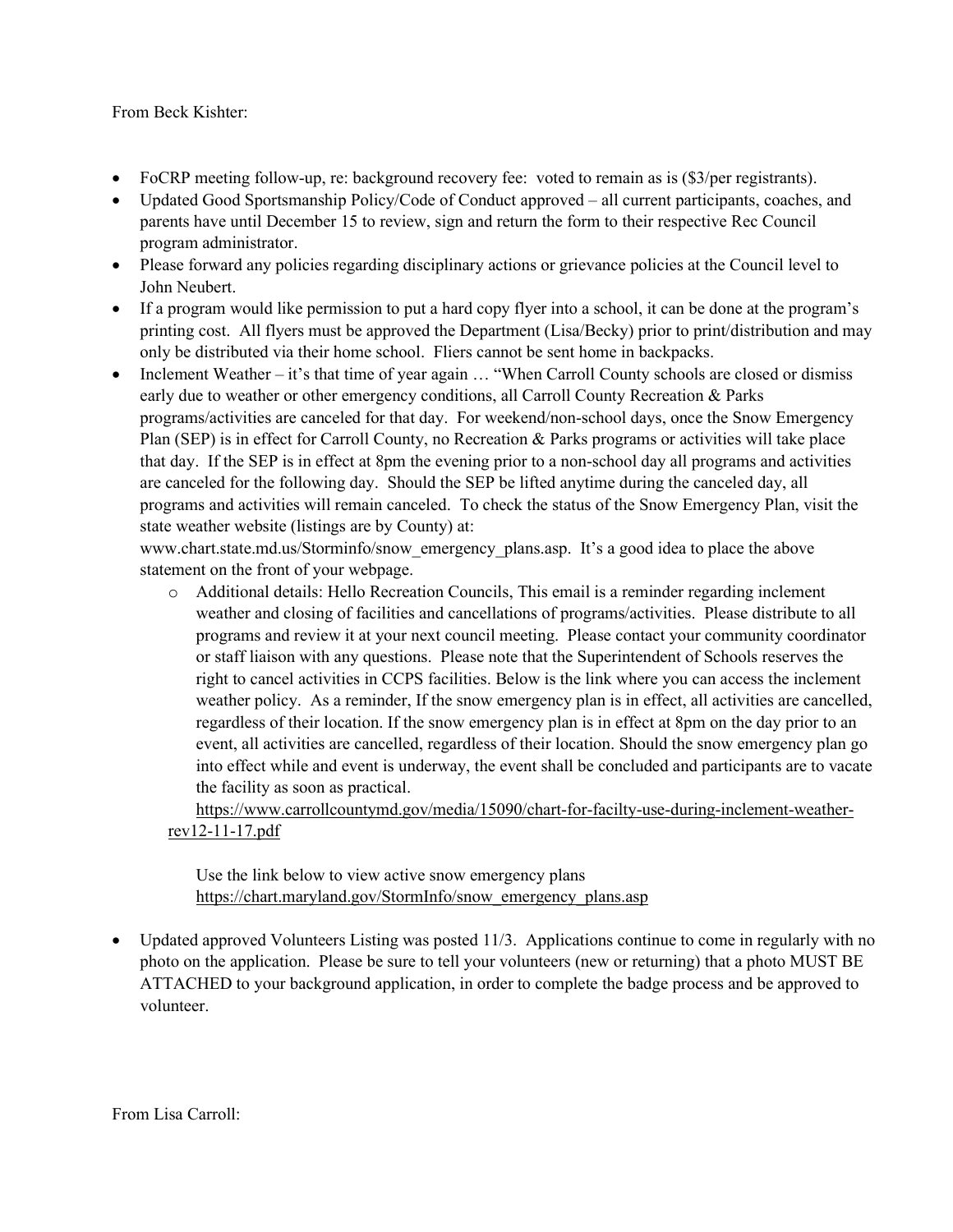- Damage at Cape Horn Park this morning was reported. It is scheduled to be fixed on Friday. The County will go after those who are responsible.
- Received a check for \$480 Diamond Academy sending it to NCRC.

## REMINDERS:

- COVID19 Update masks in CCPS required at all times unless actively participating in the program. All masks during enter/exit of building and restroom use, as well as all masks for all spectators at all times.
- Summer Camp applications due 12/1/21 to Lisa to be included in Camp Guide.
- Santa Calling volunteers are still needed the evening of 12/9 to make calls contact Lisa ASAP.
- All County and City facility requests must be handled by the Rec Council Community Coordinator, individuals should not contact a facility directly (i.e., programs requesting to utilize space at the Senior Center must put in your UOF request to Maria, just as you would for a school usage request or any field usage).

### VII. November 2021 President's Report:

Old Business:

- COVID-19 Update:
	- o Face cover policy update (see above) (full details will be shared by President Kiler with all members.
	- o IMPORTANT: Quarantine policy is to mirror/follow the CCPS policy. In summary "No school? No sports!" (Thanks, MG!)
- NCHS:
	- o Closing date: December 15, 2021
	- o Still available for free through Closing Date
	- o Please e.mail Maria Artista [\(MA\)](mailto:martistancrc18@gmail.com) and CC: Terri Leatherwood [\(TL\)](mailto:tleatherwo@gmail.com) any NCHS UoF requests for now through December 15, 2021
- Self Help Program Fall 2021: Two programs (Boys Lacrosse and Baseball) submitted proposals. Both programs' requests were approved and fully funded

New Business:

- New Code of Conduct available no need to sign paper copy
- In person meetings begin in December
- Meetings will be  $2<sup>nd</sup>$  Wednesday of each month. Executive Board will meet at 7:00 p.m. and Program Meeting will follow at 8:00 p.m.

## VIII. Committee Reports:

- Fields Chuck Harris (Not Present) No report was given.
	- o Thank you Becky and CCRP for jumping on the issues
- Grievance None to report
- Membership: 1,931 up from 1,915 in October
- Scholarship Meeting will begin again in late winter; Applications will be due April 15, 2022
- Publicity Nothing to report See above